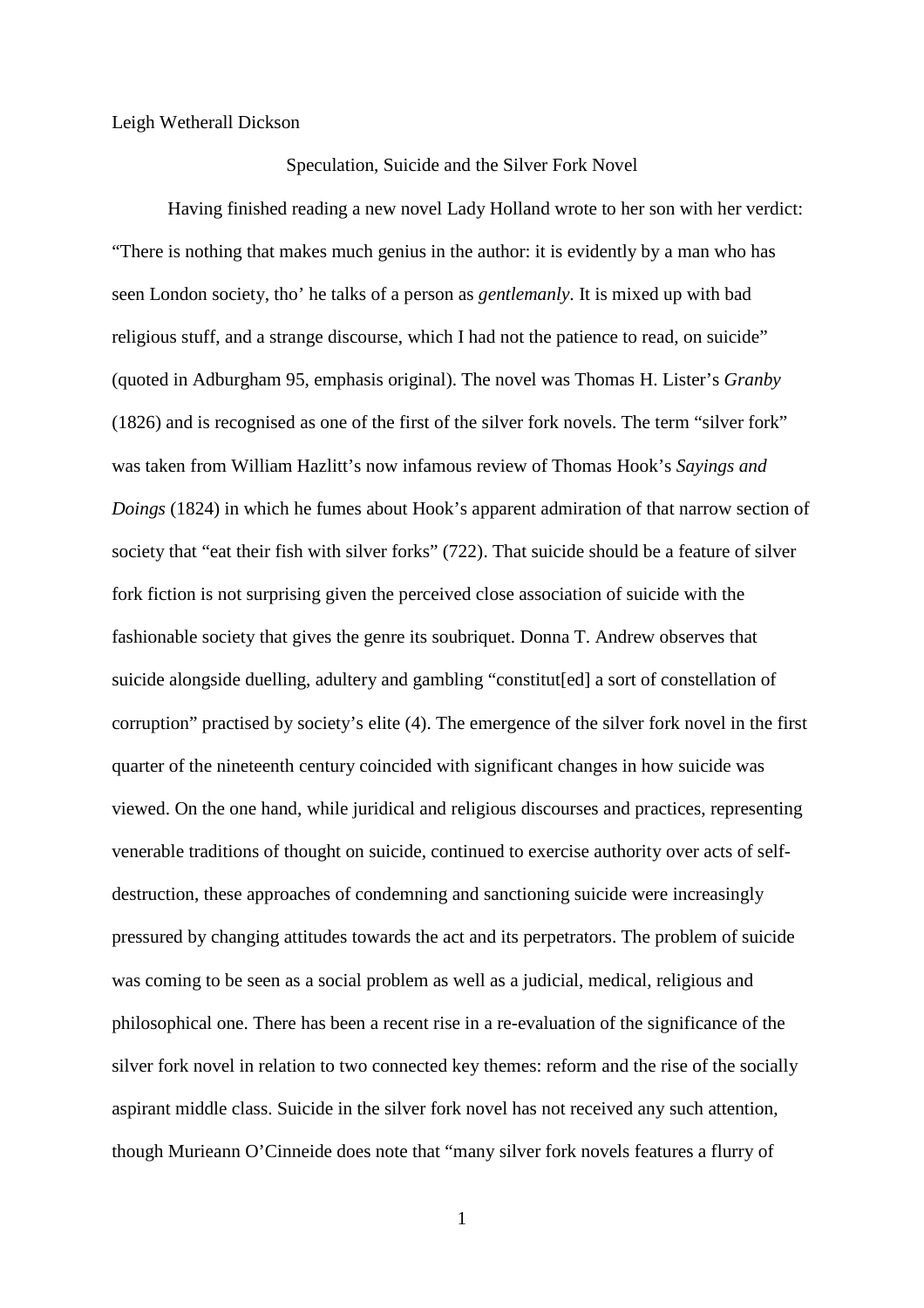murders, suicides and all-round collapses" (58). This article is the first to consider the centrality of suicide to a genre that is only now beginning to receive due scholarly attention, in part because, as Angela Esterhammer observes, the silver fork novel is a genre that makes a "strong claim to be an accurate observer of societal behaviour" (Esterhammer unpag.). In *Granby* Lister makes suicide the key moment in the plot, and I will argue that the reason Lady Holland found the discourse upon the subject so strange is that it is represented without judgement, condemnation or argument. As Matthew Whiting Rosa notes *Granby* "firmly established" the fashionable novel in that "moral lessons . . . virtually disappeared [as] the desire for accuracy in the portrayals of rank and setting grew" (55). The lack of judgement upon the contentious subject of suicide within a genre obsessed with accurately representing society signals this shift towards considering the act as a social problem. However, this shift in attitude and the silver fork novel both emerge from conditions specific to the 1820s, the result of which Esterhammer identifies as being a self-conscious culture of speculation.

Edward Copeland argues that silver fork novels were "attempts to lever power, to bring about the major changes in attitude necessary to make an effective union of the middle classes and the traditional ruling classes" (5). Cheryl A. Wilson posits that the novels "positioned themselves as a type of conduct book, offering a guidance for socially-aspirant members of the middle class" (1). Wilson's reading of the genre chimes with that of Copeland's in that the middle classes would be entering a brave new and interconnected world of politics and fashion, and both attribute a certainty of purpose to the silver fork novelist. On the surface *Granby* does indeed appear to promote the "Whig principles of political change" (Copeland 71). Lister's recent editor, Claire Bainbridge, attributes to *Granby* a similar sense of purpose in relation to the reform agenda of Copeland. In her introduction to the novel Bainbridge notes that *Granby* is "ideologically engaging, for at the novel's heart is the conflict between two different value systems, the Regency and the (proto)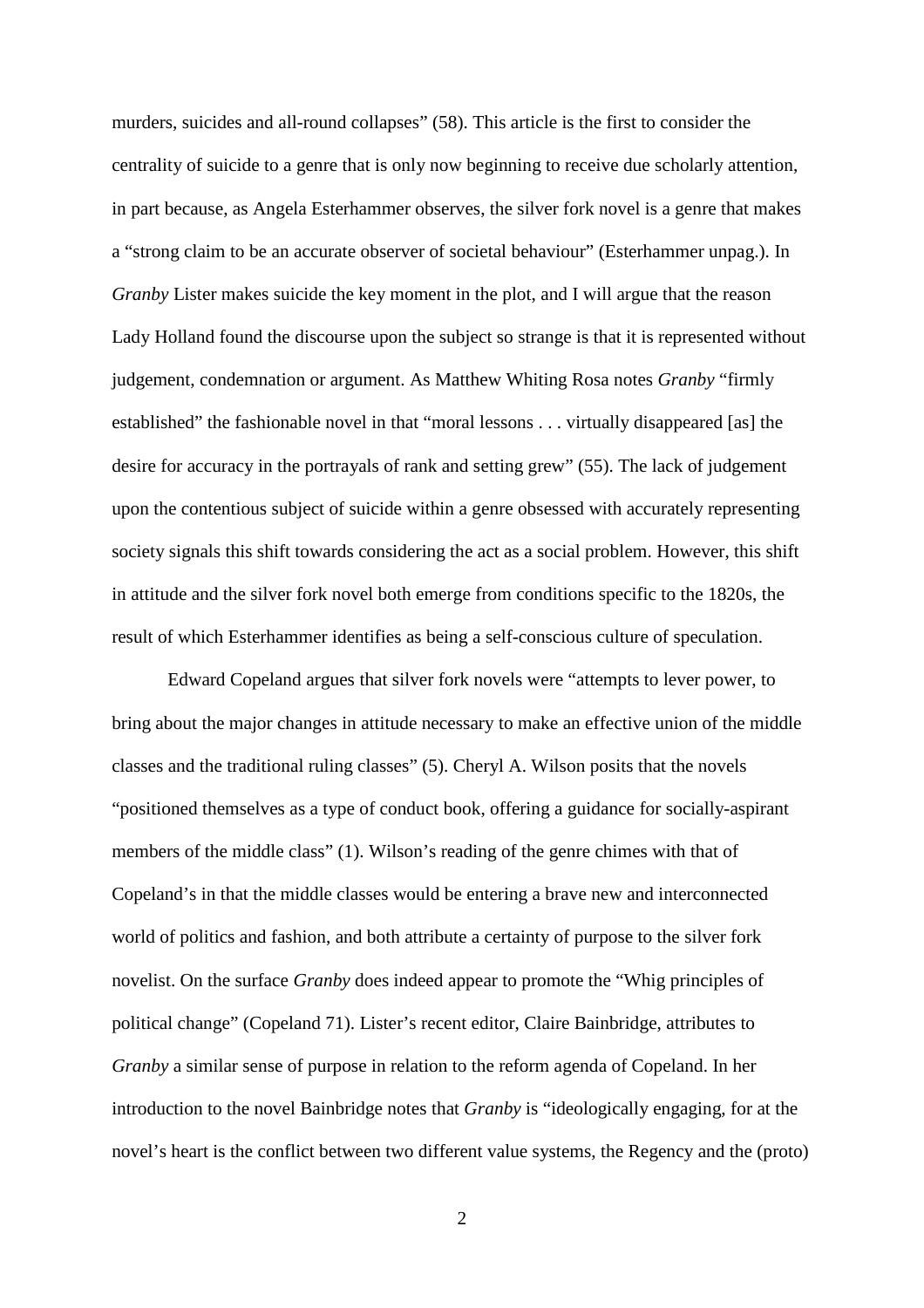Victorian, played out through the two main characters, Granby himself and his cousin Tyrell" (xxvi). Bainbridge's reading suggests a straightforward division between the two protagonists in relation to the reform agenda identified by Copeland, the suicide of Tyrell being symbolic of the self-destructive nature and the old model of an immoral and financially irresponsible aristocracy in favour of one that promotes self-discipline and restraint. However, Lister's own assessment of his novel is that he had "no system to announce. . . . [I]t was my intention merely to try if I could frame a tale . . . [that takes] an unexaggerated view of the surface of society" (quoted in Jump xv). Lister's claim for his work is indicative of the "selfconsciousness [that] was the dominant mood" of a period which "prompted cultural introspection: 'an Inquiry, a Doubt'" (Stewart 31, 20). This self-consciousness is born of an awareness of the 1820s as a period of transition, the mood itself a response to what James Chandler terms as "the question of the 'future state'" (484). Lister's project of engaging with the "surface of society" is characteristic of this "uncertainty that [writers] turned on their understanding of their own age" (Stewart 31). Arguably the lack of judgement upon suicide in *Granby* reflects this uncertainty in response to an awareness of transition. The "strange discourse" upon the subject is a debate between Tyrell and Granby in which both sides draw upon long-established arguments; Tyrell marshals Enlightenment reasoning as to his individual right to choose death, whereas Granby draws upon religious prohibition implied by the commandment "Thou shalt not kill." Lister's lack of promotion of one side of the argument over the other is indicative of this shift towards a new consideration of the act in relation to the individual and as an individual response to social forces. Lister's covert reference to the newly passed law pertaining to the burial of suicides comes by way of flagging up this new consideration of the individual, but the limited measures of the act also signify an uncertainty as to how much consideration the suicide deserves or how society should respond. The silver fork novel as a tool for this kind of cultural introspection emerged,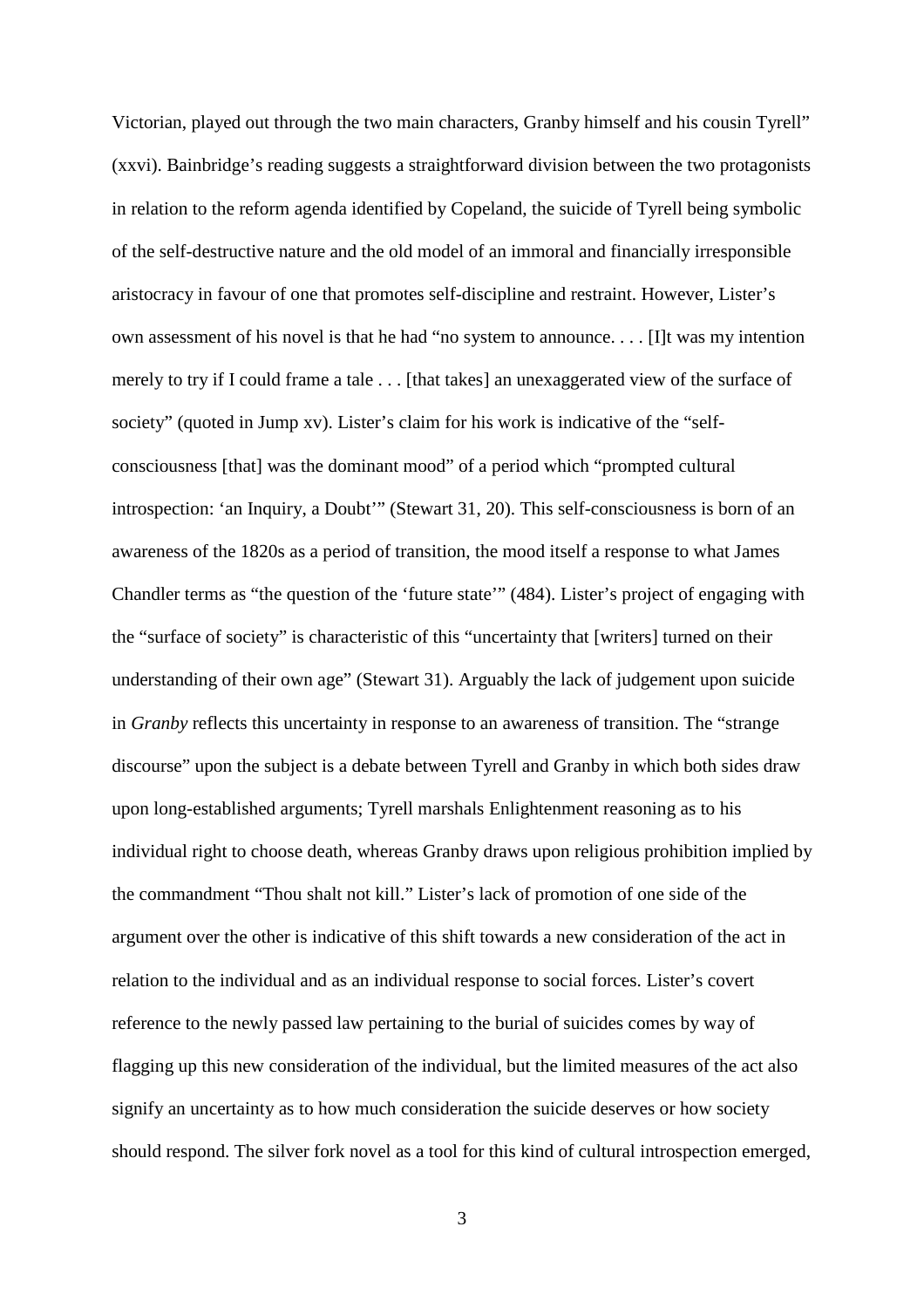argues Esterhammer, as a manifestation of the period's "preoccupation with appearances [that] finds expression in the [term] 'speculation'" (unpag.). Esterhammer notes that during this period "speculation" had multiple yet overlapping meanings: as well as designating risky financial ventures, the term also "retained its older meanings of visual 'examination' or 'observation' and 'abstract or hypothetical reasoning' [and] can also mean pure or mere conjecture" (unpag.). Lister's characters are "preoccupied with the external . . . indicators of class and income, [and] they speculate on one another's character and worth" (Esterhammer unpag.). Lister's representation of suicide as a social issue is tied to these multiple meanings of speculation. Superficially Tyrell's suicide is the result of his own financial speculations but Lister's social examination of suicide within this larger context of cultural speculation reveals an uncertainty as to how sustainable a society can be when predicated upon such shaky foundations, as well as how this present state may be reflected upon in the future. I. Social Speculation, Aristocratic Suicide

The plot of *Granby* revolves around the fortunes of Henry Granby, a young man of limited fortune and cousin to Tyrell, heir apparent to the family fortune and estate. The plot follows Granby between fashionable town houses and country estates as he attempts to negotiate a place for himself in an alien environment; as it is a small world Granby encounters his cousin at every turn. Speculation is rife in the novel as characters engage in the enterprise of assessing the conjoined social and financial worth of each other. Granby's father, a "man of pleasure, rather than of business," is prevailed upon by "an insidious speculator" and associates to invest in a bank that fell victim to the 1825 financial crisis (9). Granby speculates as to his own worth in relation to his love for Caroline Jermyn, a presumed heiress. He also uses the language of speculation in his assessment of Tyrell's usefulness as a guide and educator as to the ways of the fashionable world; on arrival in the metropolis Granby describes Tyrell as being "in all probability, an [*sic*] useful companion" (90). Sir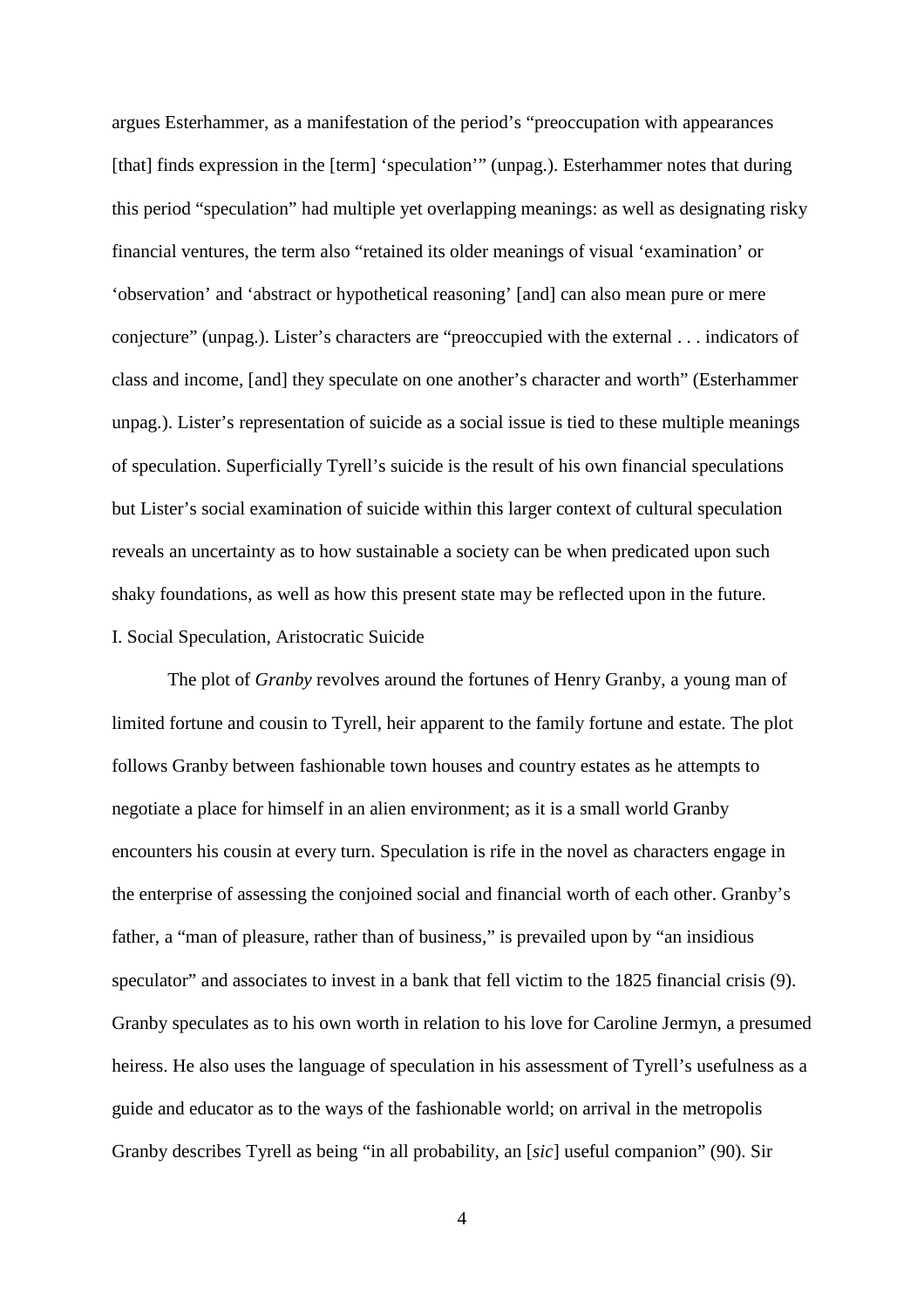Thomas and Lady Jermyn speculate as to the financial worth of any potential suitor for Caroline as she is not the heiress they pretend. Sir Thomas speculates how to best manipulate his political position and Lady Jermyn as to the absence of an invitation from their prestigious relations. Trebeck, a socially and politically ambitious dandy in the mould of Beau Brummel, speculates as to who to cultivate and who can safely be cut. Tyrell speculates to accumulate and has all the hallmarks of the Regency man-about-town and heir to a fortune, very much at home in the ballrooms, gambling dens and racetracks in and around the metropolis. There is also much speculation as to Tyrell's character as he is also rumored to be a cheat.

Tyrell is described as being "a choice union of the Palais Royale *roué* with the English blackleg" and as having a character "as bankrupt as his purse" (45). The Palais Royale was notorious for its casinos and as a regular haunt for prostitutes, and the suggestion of underworld criminality places Tyrell's speculations into a far more dangerous category than that of a mere fashionable gambler. Tamara S. Wagner draws a parallel between the speculator and the gambler:

Speculation's association with gambling made it possible for nineteenth-century economists to distinguish it from investment, with the latter embodying the professional, trustworthy, secure, and stable, whereas speculation became linked to the amateurish as well as the risky and ruthless. (8)

Suicide, speculation and gambling are consistently linked in Lister's novel. The connection between gambling and suicide is first referenced in relation to a minor character called Courtenay, whom Tyrell has ruined through cheating, a risky form of speculation because of the attendant danger of being caught. The only reason Courtenay does not immediately destroy himself is that in his present financial circumstances he "may [not] go to the expense of powder and ball" (191). O'Cinneide notes that debts of honor amongst gentleman are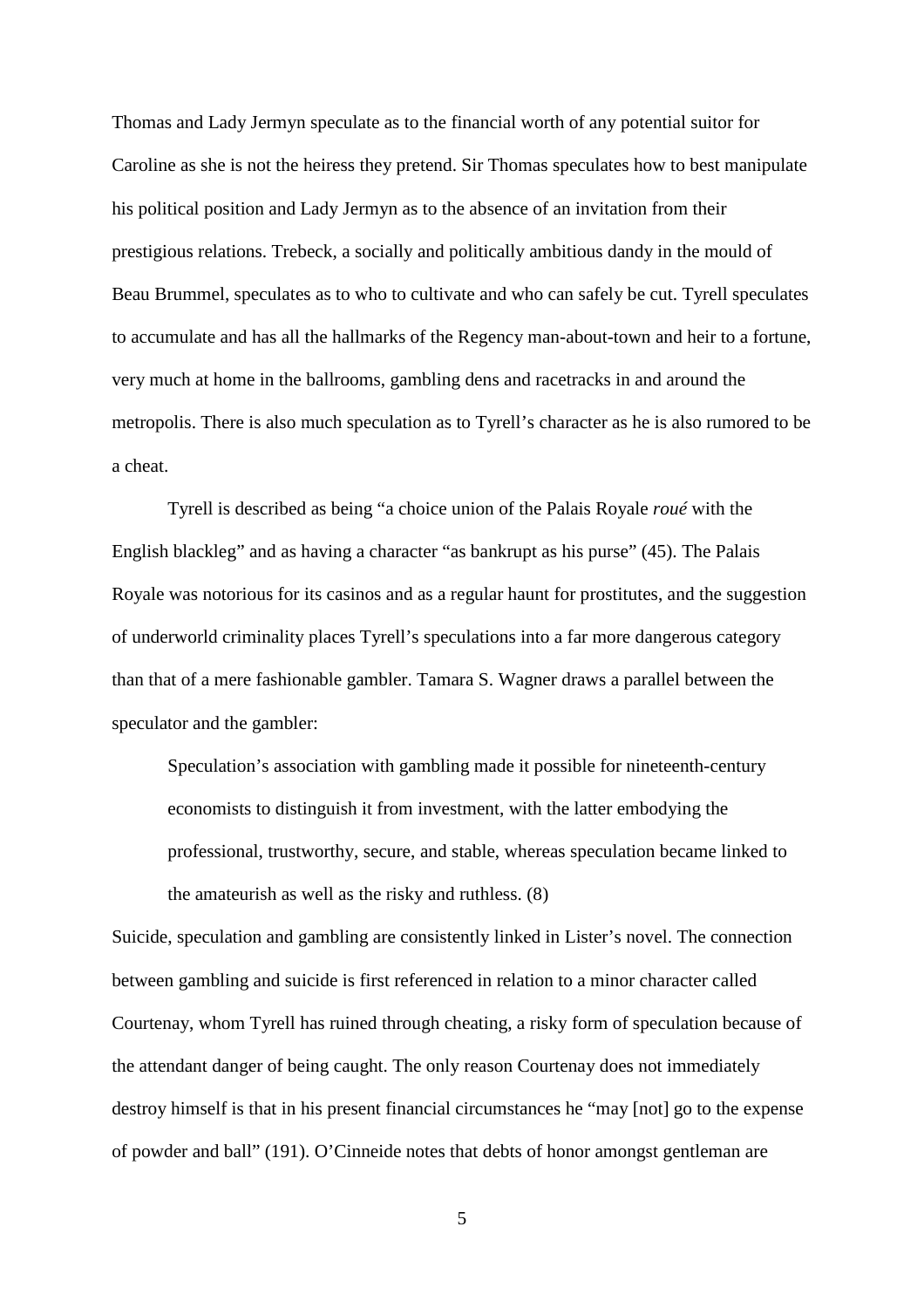"unavoidable obligations" that are ironically named as "the debt being of 'honor' gives it financial actuality: it must be paid precisely because it is understood not to be a commercial transaction" (50). Tyrell's ruthlessness lies in holding Courtenay to debts of honor that have been contracted as the result of the dishonorable practice of cheating. Gillian Russell observes that "high-stakes gambling represented a profligacy that constantly courted ruin and disaster: it was a form of luxury that was geared not toward the display of wealth but to the display of one's insouciance of losing it" (481). To cheat is also a form of speculation in that it is a calculation to determine a favorable outcome through manipulation, rather than to place oneself in the hands of fate and face the consequences. Only when confronted by Granby, who knows about the cheating, does Tyrell release Courtenay from his obligations in exchange for Granby's silence. It is during this interaction that Tyrell initially refers to his own self-destruction, and his choice of methods are very much in line with his speculative nature and presumed aristocratic credentials. However, by introducing two potential methods of dying, he hints towards a conflicted social status.

Tyrell swallows a substantial measure of laudanum and produces a pair of loaded pistols. Both poison and pistols are extremely effective weapons of self-destruction but with one substantial difference: poison is not an acceptable method of suicide for a gentleman of high birth. In 1790 Charles Moore observed that

It is certainly true, that most classes, and professions of men had a favorite method of dispatching themselves. The brave and those of high birth are accustomed to do it by the sword or pistol; those of middling or lower rank by the more ignoble rope, razor or deadly potion. (281)

Moore notes that "we naturally look on those instruments of death with least horror and surprise, to which we have been most accustomed" (282). When Tyrell responds to Granby's horror of the laudanum, saying, "Do you think I am going to poison myself? I am not come to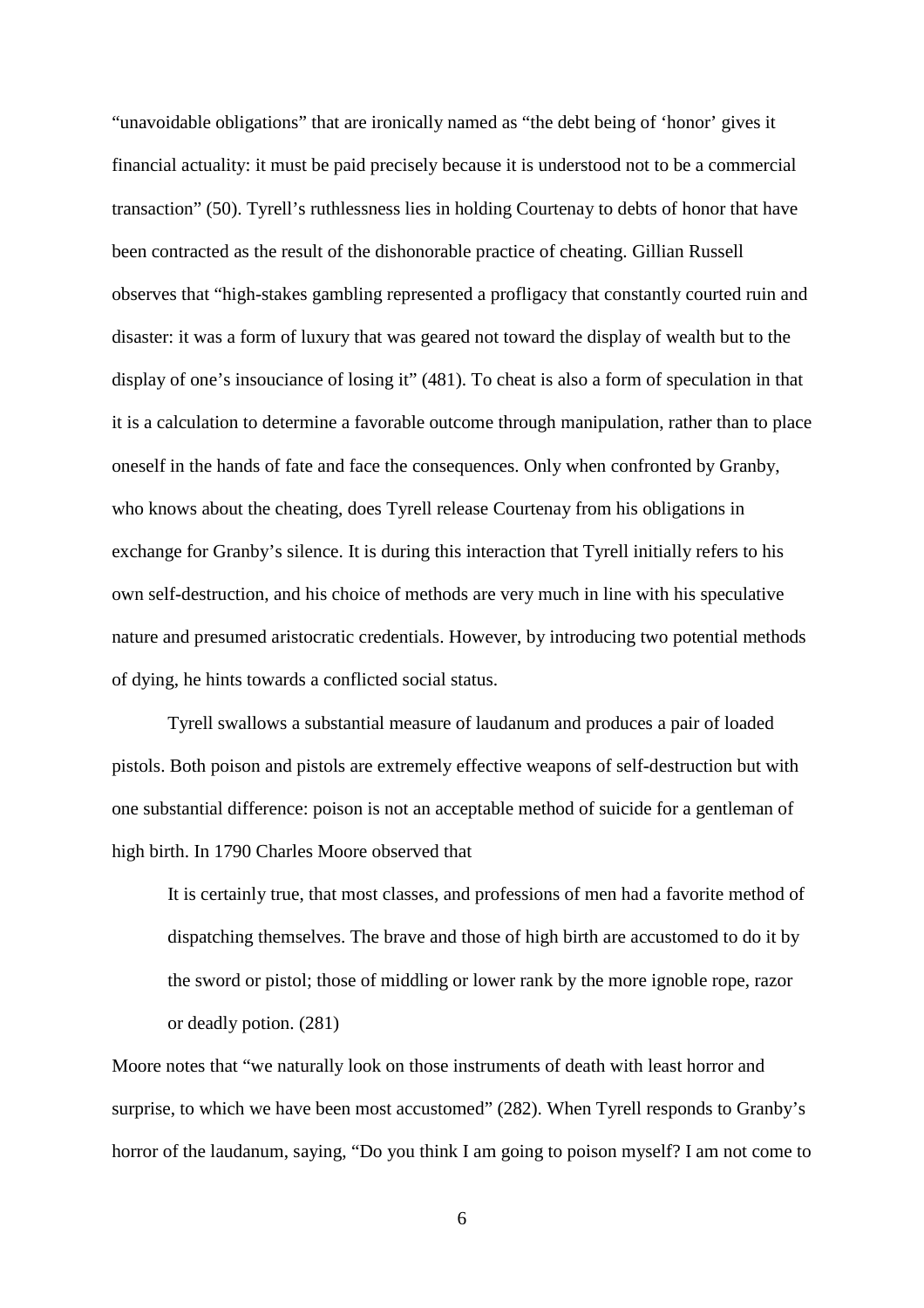that yet" (200), it is not clear whether he means he is not yet so desperate as to commit suicide, or that he is not yet sunk so low as to do so with poison. With regard to the pistols, Tyrell initially interprets Granby's determination for satisfaction on behalf of Courtenay as a challenge to a duel, thereby demonstrating his willingness to speculate with his own life. Duelling and suicide have long been perceived as being two sides of the same coin. Michael MacDonald and Terence Murphy argue that the connection is "irresistible, since both actions involved losing or at least risking one's life for principles that one rated at a higher value than the Christian virtues of patience and hope" (186), and the weapons used for both are the same. Dueling "occupies a complex moral coding in silver fork novels" in that it simultaneously represents an older form of aristocratic honor and "negative constructions of aristocratic behavior, associated with violence, outmoded code of conduct, and an alternative set of laws for the upper classes" (O'Cinneide 50). However, the positioning of Tyrell as a template for aristocratic modes of conduct or methods of suicide is compromised when it is revealed that he is, in fact, illegitimate; poison would be the appropriate method for him to choose death. Lister's engagement with the "unexaggerated view of the surface of society" reveals that surfaces are no longer to be trusted.

## II. Victim of a Speculative Society

Tyrell is the embodiment of the untrustworthy value of appearance in fashionable society at a time when, as Bainbridge notes, "aristocratic hegemony and homogeneity" is under threat (Lister xxvii). Lister shows that a previously perceived relationship between style and substance as indicators of worth is no longer reliable. As Courtenay observes, "fashion is not so aristocratic as many imagine; it may be bought, like many other things" (95-96). Lister reveals a social nervousness about probing past the surface lest some mistake is made, and offence given. Granby finds himself at a house party to which he is not invited, and asks Tyrell to point out the hostess so that he can apologize for his intrusion: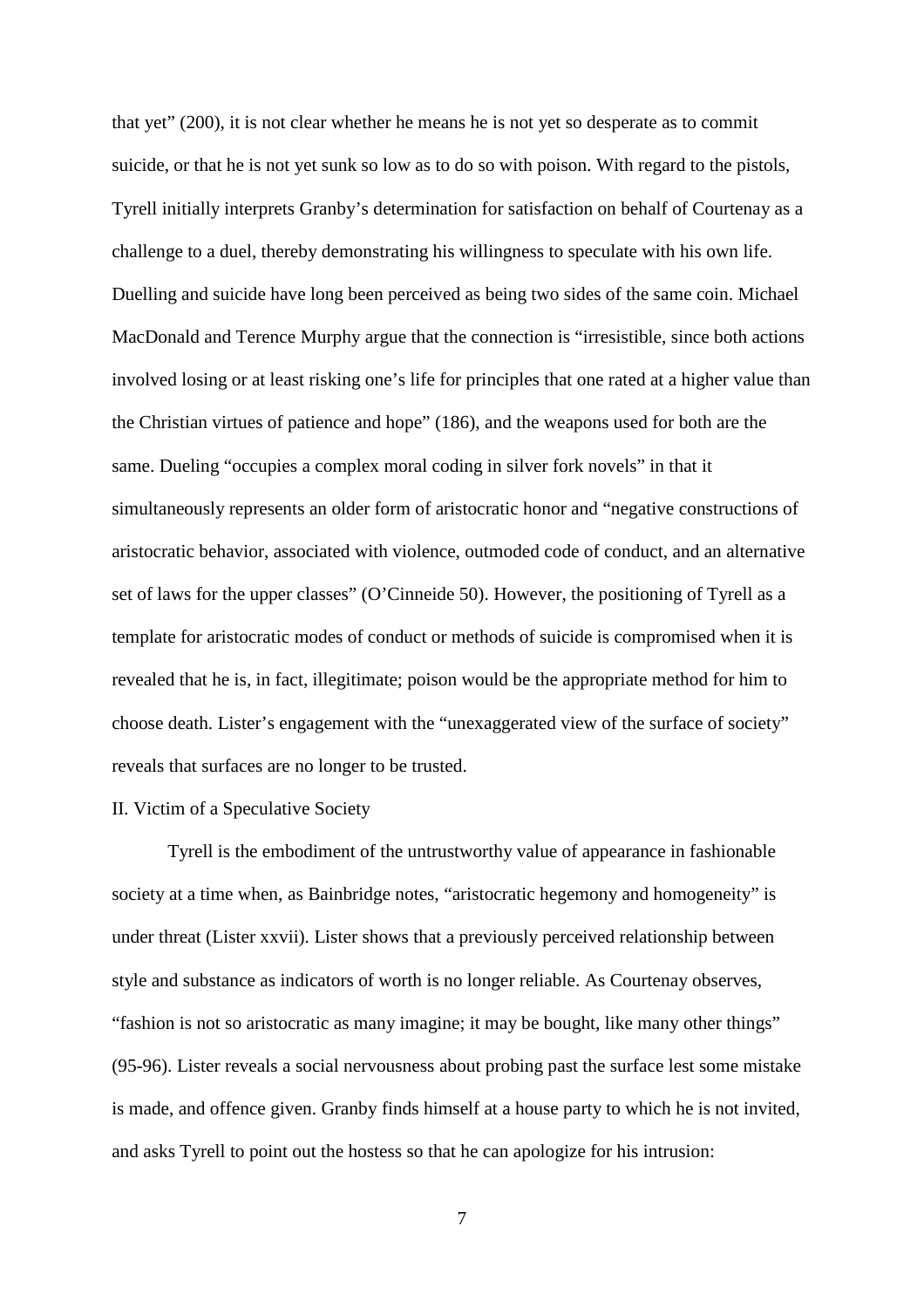"What are you talking of?" said Tyrrell, holding him by the arm. "I did not think you had been such a *green* one. Why my dear fellow, there is not the least occasion for any sort of apology. I'll bet you five to one . . . that there are fifty others in this room of whom she knows as little as she does of you. It is the commonest thing in the world to go to a ball without an invitation. I know one or two, (I shall not mention their names), that always go into the first lighted house they come to—they ask no questions, and nobody asks them any." (102-103)

Tyrell relies upon a preoccupation with surfaces because he occupies the positions of being a somebody and a nobody simultaneously. Copeland states that "the present holder of the Malton title and estate is illegitimate and that [Henry] Granby is the rightful heir" (71). The present and legitimate holder of the title is Tyrell's father, but Tyrell's mother is a servant. When the legitimate heir dies in infancy, "Tyrell" is named and brought up in his place. It is a small but significant detail as it is this circumstance that gives impetus and meaning to his actions throughout the novel, including his suicide. General Granby, uncle and guardian of Henry, knew of the perpetrated swap but agreed to remain silent on two conditions: that the secret should last only as long as his life time, and that the young Tyrell should not be "brought up with expectations which must be eventually be disappointed" (243). Tyrell has, therefore, known since the age of ten who he is, or rather who he is not, and his subsequent options are limited.

Prior to his discovery of his status as legitimate heir to the Tyrell estate Granby vocalizes a frustration at being prevented from pursuing a legitimate occupation. Tyrell is also essentially forbidden to pursue a commercial enterprise or occupation as to do so would raise questions regarding his relationship with his father. He must therefore act in a manner appropriate to his presumed social position; he is a gambler in order to play his role as heir presumptive convincingly, but also a speculator so as to generate his own source of income.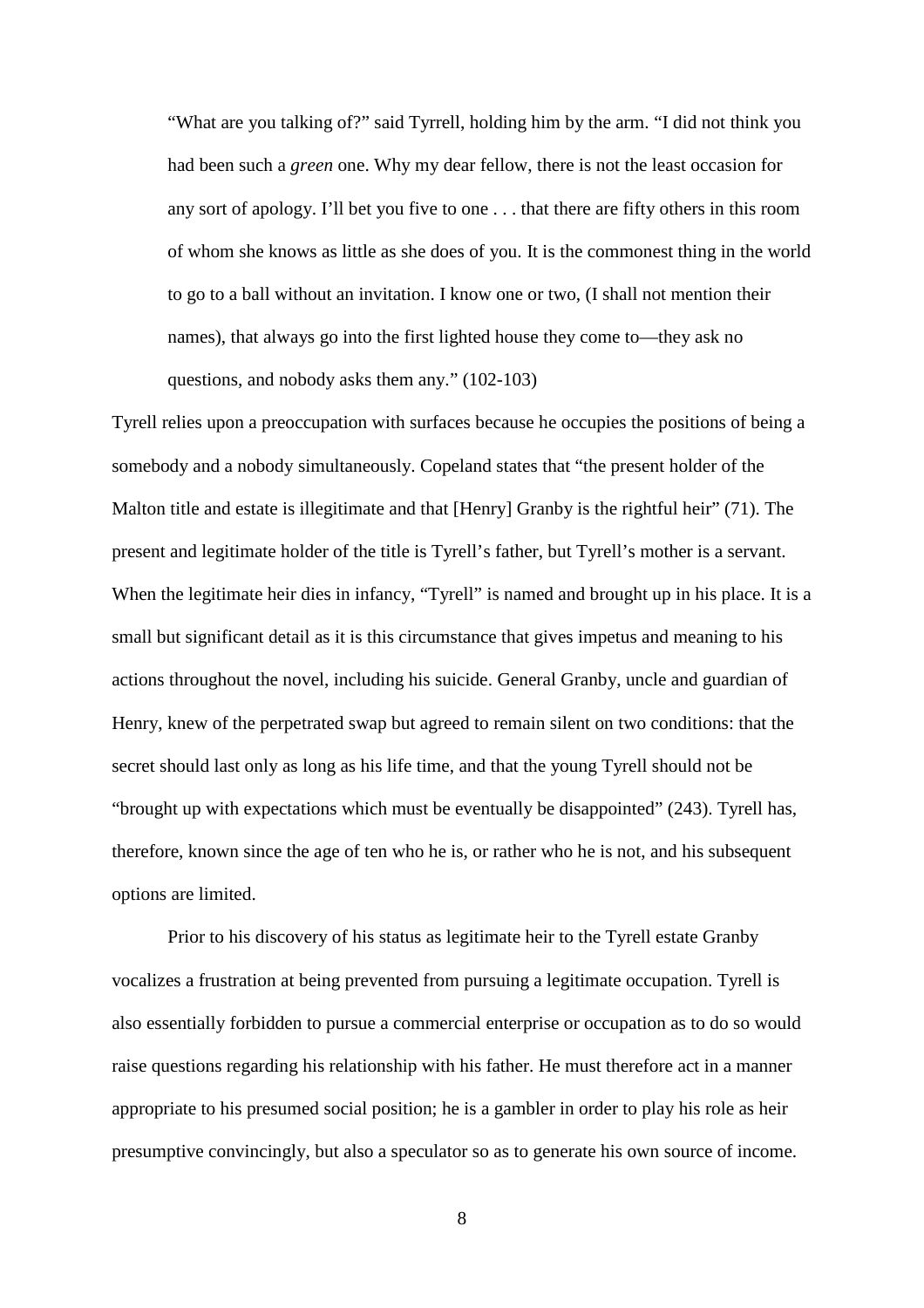As noted above, this novel is generally read through the lens of reform in that Granby would appear to embody the "future state" of a morally and economically restrained new order of the aristocracy, one that possesses a work ethic. Granby does indulge in gambling with Tyrell but stays safely within his limits. But through the figure of Tyrell Lister raises the issue of how individual potential is thwarted by an emphasis upon uncertain surfaces and speculation. Tyrell strenuously denies Granby's accusation of cheating and couches his defense in terms of a work ethic:

Crime! . . . by what statute? Crime, indeed! . . . look at the dice—are they loaded? Look at the box—is it not a fair one? Did I fight with false weapons? No, Sir, . . . I employed an art which I had been practicing for months, and which I had surely acquired a right to profit by. I won by skill—sheer skill—Skill which I had gained by my own exertions, and which I am therefore justified in using. (195)

Tyrell's perseverance and determination to succeed are qualities that could be productive if usefully channeled elsewhere. His dependence upon laudanum is similarly created by the social demands placed upon him. Tyrell's resources are sapped by having to expend energy on playing a role that has been created by an emphasis upon visually codified behavior to denote intrinsic value. Tyrell takes laudanum in ever-increasing doses in order to acquire the required insouciance for a man of his presumed status when gambling for high-stakes: "I used to be admired for my coolness. They did not know that the calm was artificial—that it was produced by a remedy more fatal than the fever it tended to ally" (345). Tyrell very much becomes a victim of a society that is based upon financial and visual speculation; he has become a cheat and a drug addict in order to keep up the required appearance. Wagner notes that suicide is the "speculator's prerogative or inevitable end" (145). However, Tyrell's suicide is not the act of a financially desperate man or the reckless gambler who stakes his life on the turn of a card, as he discovers he is to inherit his father's personal fortune, which is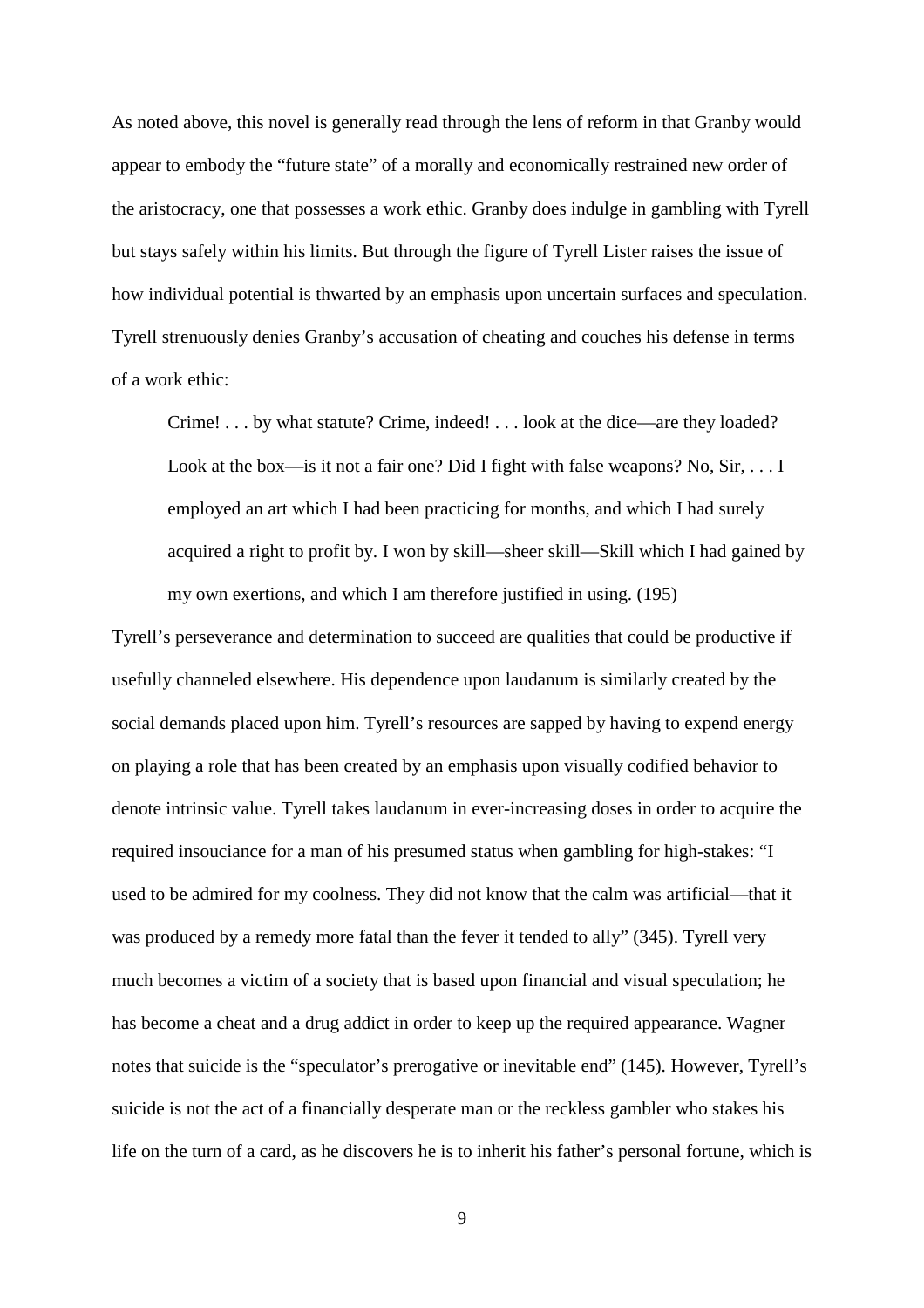separate from the entailed Tyrell estate to which Granby is heir. It is a decision he makes as a result of his "passage through society [, which] has been that of an utterer of false coin" and comes as a relief to the exhausted Tyrell.

III. Speculative suicide "fortified with reason"

Suicide had long been viewed as the vice of those who suffer from too much selfawareness of their social reputation. A 1756 article entitled "Some Observations on the Causes of Suicide" observed that

Pride seems to be the remote cause. . . . The objects of pride are splendour, and elegance of life, intellectual superiority, great power and authority, the accomplishment of favourite designs, and whatever procures fame and reputation; when pride is mortified in any of these particulars, the consequences are very often fatal; especially in minds not well fortified with reason and religion. (204)

This passage suggests that suicide is a rash act committed without reflection and the result of a mortification that is as fleeting as it is insignificant. When read in the context of speculation, pride, as both a self-conscious and social emotion, is a marker of self-evaluation as to one's worth in relation to others, and as such Tyrell's suicide can interpreted as the product of a speculative society in which action "lacks a solid or profound basis, [one] that responds to contingencies and constructs its own pseudo-reality" (Esterhammer unpag.). A society predicated on such shaky foundations is unsustainable; as Wagner states, "the figure of the speculator [represents] ever more pressing associations with suicide, as the embodiment of a speculative economy's inherent self-destructiveness" (26). When reading the silver fork novel as a "self-reflexive narrative" (O'Cinneide 49), one cannot interpret Tyrell's suicide simply in relation to the reform agenda as a neat way of disposing of the old order of immoral and irresponsible aristocracy in favour of the new "(proto) Victorian" model. The "strange discourse" upon suicide is actually a discourse upon the conditions that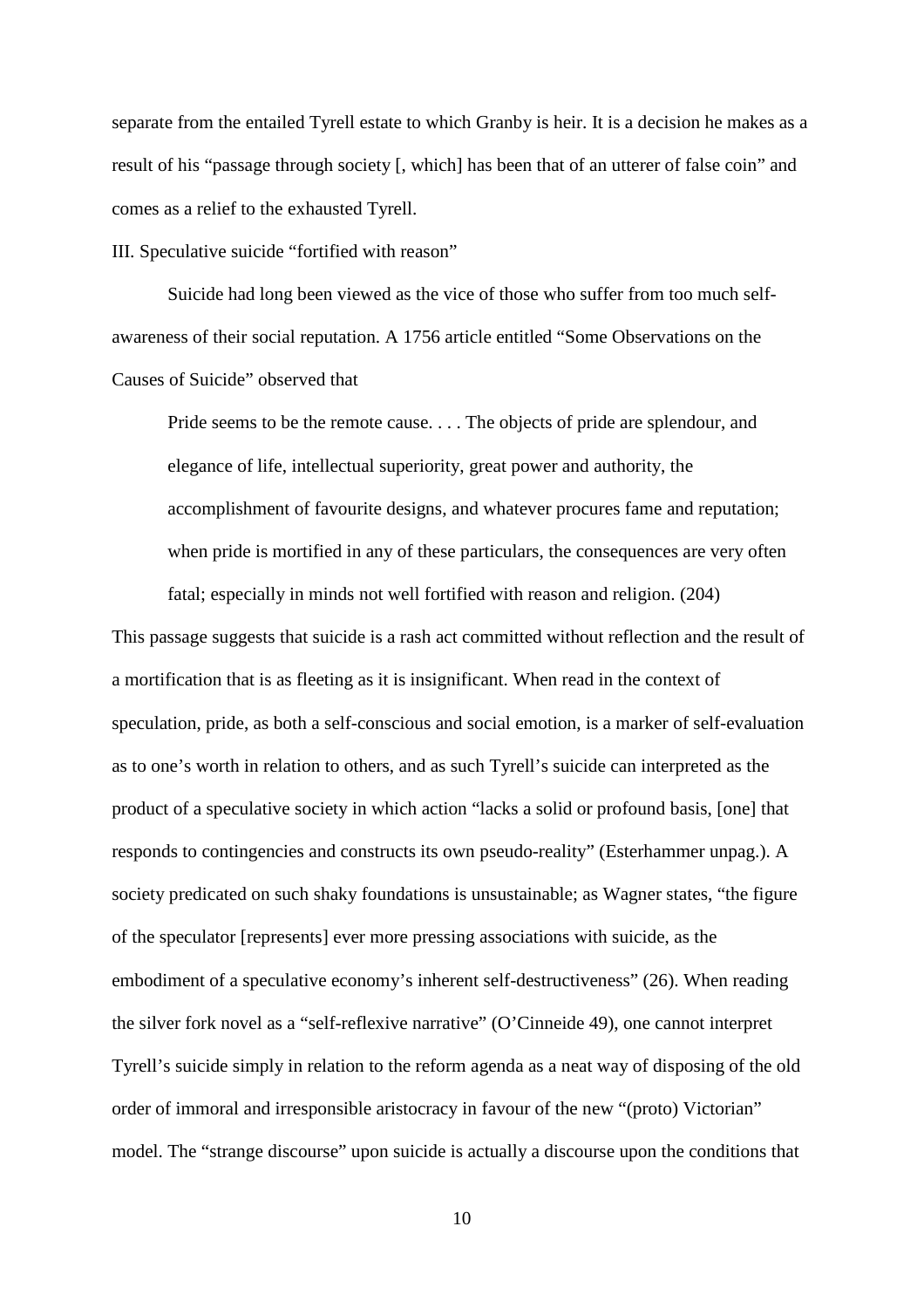make the act the next natural step for Tyrell, but what perhaps makes it strange is that there is a discourse at all, and one that presents an argument both for and against the act without actively promoting either side. Later silver fork novels that feature suicide, such as the Countess of Blessington's *Victims of Society* (1837) and Lady Charlotte Bury's *The Disinherited* (1837), demonstrate a certainty with regards to suicide as being the just desserts of thoroughly ruthless speculators. What is also unusual is that, through their arguments, neither character emerges as being inherently good or bad as a result of their differences of opinion. Tyrell, the apparently ruthless rake, argues for the right to be able to commit suicide and is fortified by the clarity of reason but not religion. Granby, a man of integrity and compassion for any kind of suffering, is emotive in his response as one who calls upon religion and an inherent sense of duty to override any unilateral action. The debate between Granby and Tyrell is representative of the self-conscious uncertainty of the period with regards to the future state as it is no longer clear which of these long-established position upon suicide is viable when the problem of suicide was also beginning to be seen as a social issue.

When Tyrell tells Granby of his dependence upon laudanum, he also cites the advantages of the drug by way of committing suicide indirectly:

It soothes one while one lives; and if one should grow weary of life, one may slip the tether through pure carelessness. It is but to forget the measure—and then—a tremble of the hand—or a casual tilt of the phial, and—eh? (345)

Granby is appalled by Tyrell's apparently casual approach to self-destruction and urges that "no pressure of misfortune will ever tempt you to commit the horrid crime of suicide" (345). Granby argues that life is not

merely given us for our enjoyment,—a bauble to gratify us for a time, and to cast off when it grows distasteful. But the most careless eye can see that life is not a scene of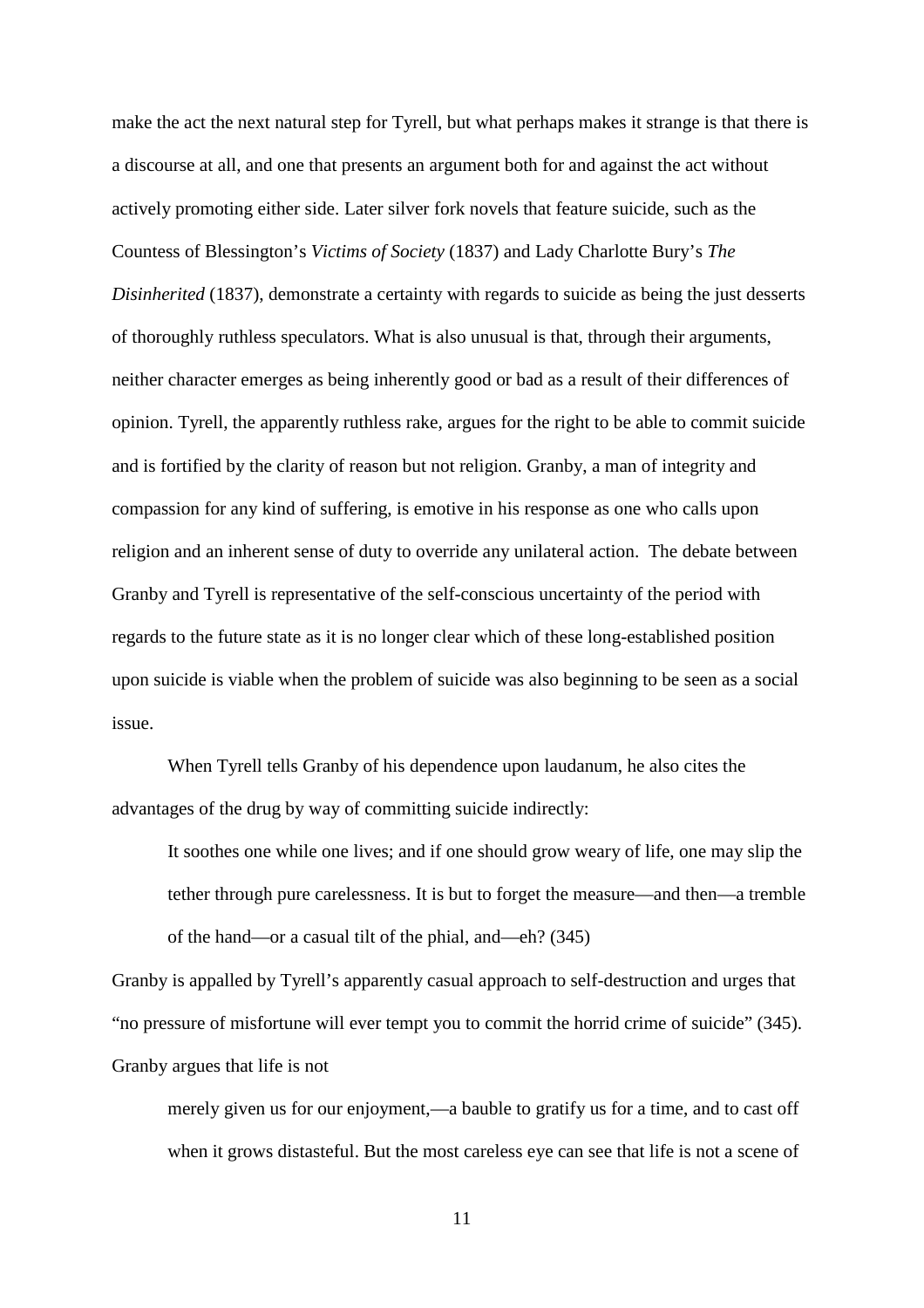pleasure . . . but one continued burden . . . which they [*sic*] are bound to bear with fortitude. . . . We have so much to suffer and to do; and were we sent to these duties with permission to fly from them when they grow irksome? . . . Our life was lent to us to be well-employed. (346)

As Tyrell's social circumstances means that he cannot be "well-employed" because of the "false character [he] was instructed to maintain" (352), the alternative he proposes is not the rash act of a typical ruined Regency rake, but a considered course of action in relation to the circumstances that created the necessity:

I like to view these subjects dispassionately and philosophically—prejudice apart; to judge the question upon its own merits, and not to follow the mere opinion of the crowd, or the dogmas of a few old writers, who in former days of ignorance . . . put self-destruction under a *taboo.* . . . I question if it be a crime . . . I merely meant to state a proposition. I am of a *speculative* turn . . . and like to reason things, and reduce them to their first principles. Where can be the crime, I ask, of disengaging ourselves from a state of being in which we are a burden to ourselves, and can no longer

For Granby the commandment "Thou shalt not kill" applies to the murder of the self as well as others, therefore rendering both acts "horrid crime[s]" of disobedience, whereas Tyrell points to the ambiguity of the application and therefore asserts that in "our acceptance of doubtful precepts . . . we must be guided by the light of reason" (347). Tyrell speculates as to the worth of his own life rather than upon the worth of others to him, and his argument echoes that of David Hume's posthumously published essay "Of Suicide" (1777).

contribute to the pleasure or advantage of others? (345, emphasis original)

Hume argues against the "sanctity of life" that was brought to bear in moral condemnations of suicide; in return he condemns religion as a form of "slavery to the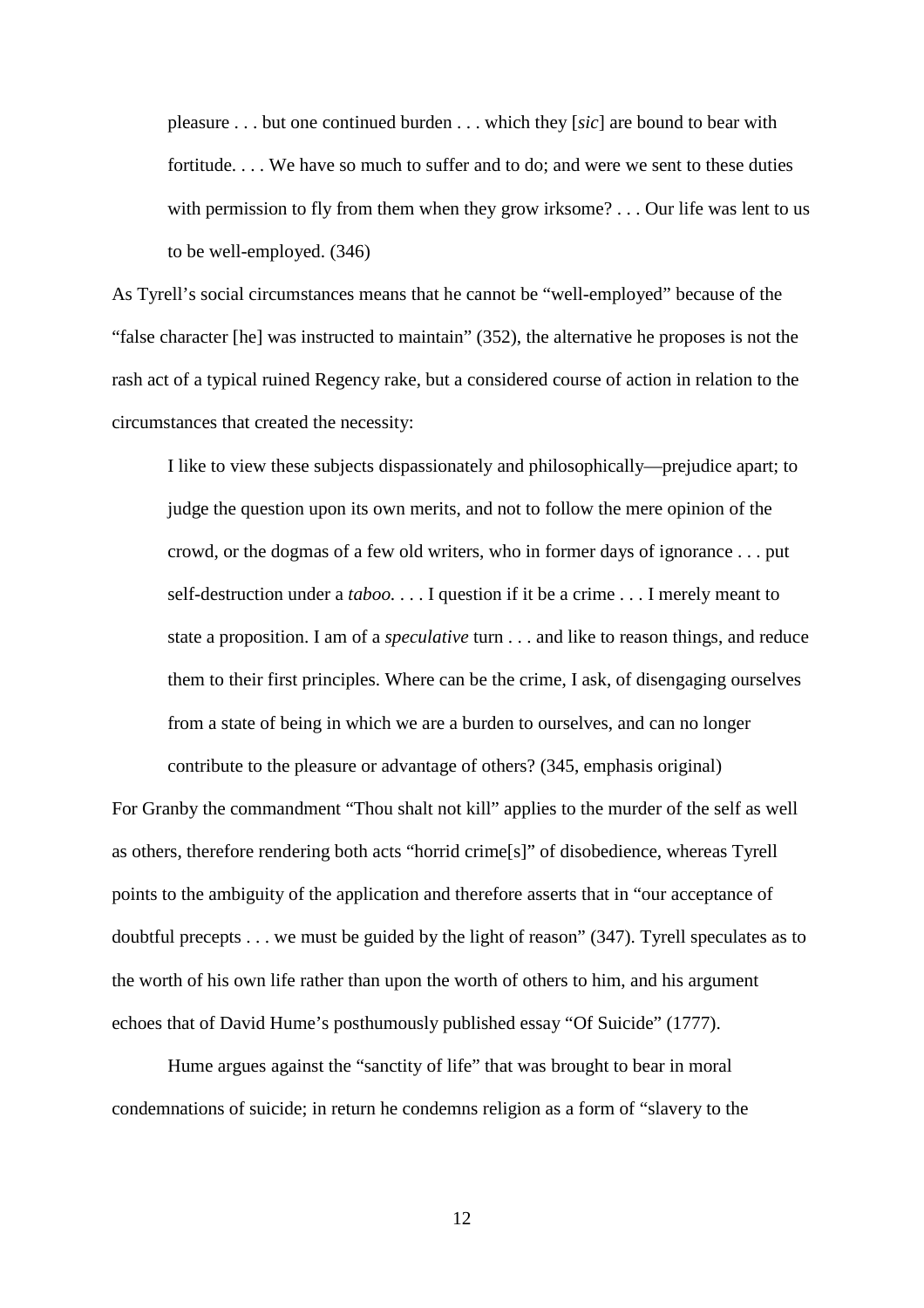grossest superstition" that hampers freedom of thought and choice, and he dispenses with the edict that life is a burden to be endured:

Suppose that it is no longer in my power to promote the interests of society; suppose that I am a burthen to it; suppose that my life hinders some person being much more useful to society. In such cases my resignation of life must not only be innocent but laudable. . . . If it be no crime, both prudence and courage should engage us to rid ourselves at once of existence when it becomes a burden. Tis the only way that we can then be useful to society, by setting an example, which, if imitated would preserve to everyone his chance for happiness in life and would effectually free him from all danger and misery. (31-32)

Hume turns the issue of moral obligation away from "the almighty Creator [who] has established general and immutable laws, by which all bodies . . . are maintained in their proper sphere" (26) and towards the social obligation for every individual to make a meaningful contribution towards furthering the collective interests of society. Tyrell's argument takes a similar position: "our limbs are lent to us as our lives are; they are part a part of the whole human machine" (347), and he calls upon a precedent by way of substantiating his decision:

I will not give up the right of self-destruction; I stand up for the liberty of the species; nor will I hastily brand an act which has been sanctified by so many heroic examples of ancient virtue[,] . . . an act by which we show our fortitude; by which we soar superior to the mere instinctive dread of death; by which we exhibit the proud triumph of mind over matter, and display first our strength of intellect in forming such a terrible election, and next, our unconquerable firmness in daring to carry it into execution. (348)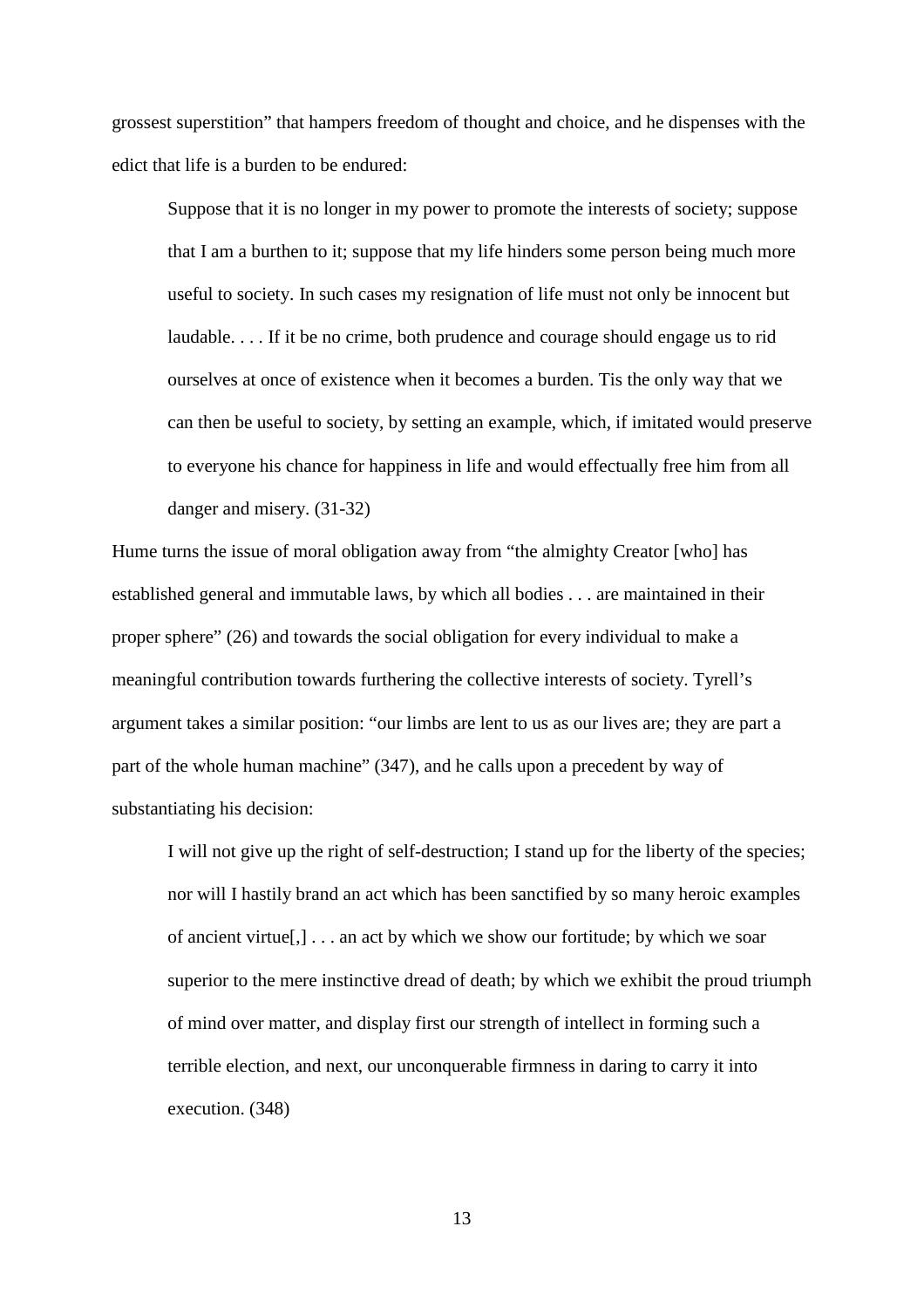The precedent of "ancient virtue" recalls Cato the Younger, whose death came to represent the nobility of suicide predicated upon principles of persecution. Joseph Addison's *Cato*; *A Tragedy* (1714) presented Cato as a Stoic whose deeds, rhetoric and resistance to the tyranny of Caesar made him an icon of republicanism, virtue, and liberty that triumphed in his death over tyranny and emotion. This line of reasoning presents Tyrell's suicide as simultaneously the inevitable outcome of a speculative society and as an act of liberation from the tyranny of having to maintain the fiction of his life. Granby rejects Tyrell's argument that suicide was the "Roman's virtue" by responding, "the Heathen's virtue may be the Christian's vice" (345) and echoes those Christian commentators who view suicide as an act of cowardice rather than courage. Cato's name is just as often invoked in the Christian condemnation of suicide. In 1773 Caleb Fleming writes,

I am aware, some do imagine it to have been a mark of greatness of mind in the ancient Romans, and particularly the Utican-Cato, whose self-murder, the ingenious, the amiable Addison so unhappily and so mischievously too, celebrated in tragedy. . . . Whereas, far better and more honorable had it been for Cato, had he waited a lawful, rather than have presumed upon a felonious dismission of life. (45)

Writing a year later John Herries similarly condemned Cato and the many others in "the annals of heathen history" who were "prompted to this violent and irretrievable act" in the absence of "one pretext or palliation of such a crime" in either religion or reason (61). For Granby the heathen's choice of suicide is redolent of an act of desertion from one's post and is therefore indicative of an unmanly cowardice. Pete Newbon observes that "the decades following the French Revolution witnessed the rise of a movement that elevated a new paradigm of ideal masculinity . . . adversarial to the rakish, rude [and] licentiousness" (212). Newbon draws upon the work of Henry French and Mark Rothery to elucidate this shift: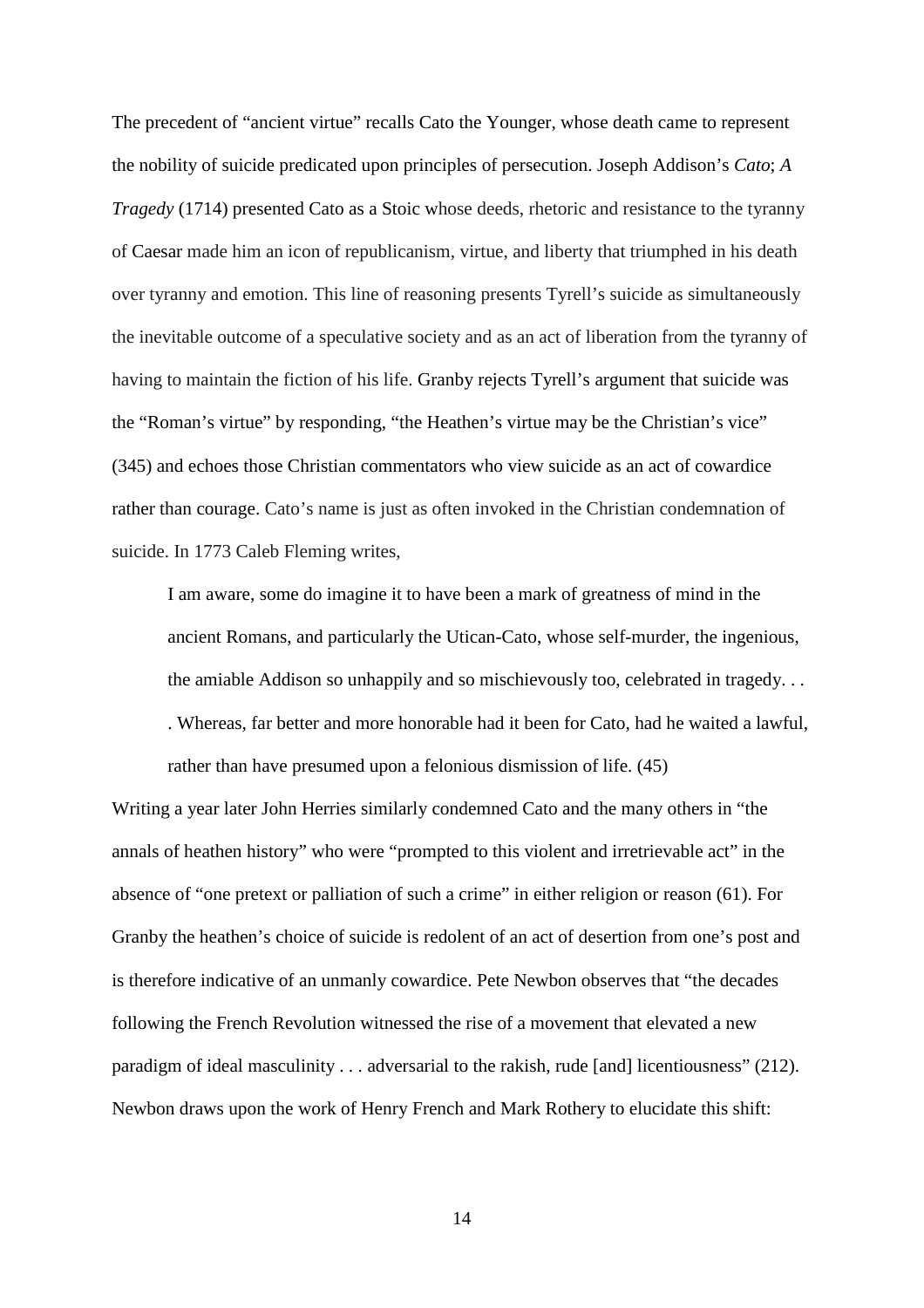In their study of "hegemonic masculinity," [they] describe the transition . . . to a "sincere," "serious," or "evangelical" masculinity from the 1790s, and into the midnineteenth century. . . . "Christian manliness" inculcated a new male subject, governed by self-regulation, conscientious to curb vices such as drinking, gaming, dueling, profanity and sexual licentiousness. . . . Evangelicalism, and its newly

fashioned masculinity, was yoked to the values of the Protestant work ethic. (213) Although Granby's argument against the "heathen's virtue" is underpinned by established religious doctrine the key point that Newbon, French and Rothery make is that the "Christian manliness" upon which Granby appears to be modelled is one that is only emerging at the time of *Granby* being published. Similarly Tyrell draws upon a much older rhetoric that equates suicide with liberty but the protracted argument for a consideration of socially mitigating circumstances in relation to the individual choice is equally new. The two sides of the argument are equally weighted.

As Al Alvarez notes, "to live nobly also meant to die nobly and at the right moment" (82), and Tyrell's suicide note demonstrates his resolve in recognition that the time is right: "The die is cast. My career must shortly close. . . . My resolution is unalterable. Judge of the firmness by this writing. My hand does not tremble as it pens these lines; nor will it when it draws the trigger. Farewell for the last time. Yours in death G.G.T." (353). Tyrell's choice of the pistol for his means of choosing death also substantiates his decision to die nobly rather than by the insidious sideways approach of poison, as hinted at with the laudanum. Tyrell is aware that within a speculative society any link with illegitimacy and suicide may have an impact upon Granby's perceived worth and he attempts to kick over the traces of all possible ties. At the scene Granby finds a note addressed to him signed by "George Gregory Thompson: 'I have destroyed all my papers. I have left no memorial that can tell the world what I was. The secret rests with you. I charge you keep it" (354). "George Gregory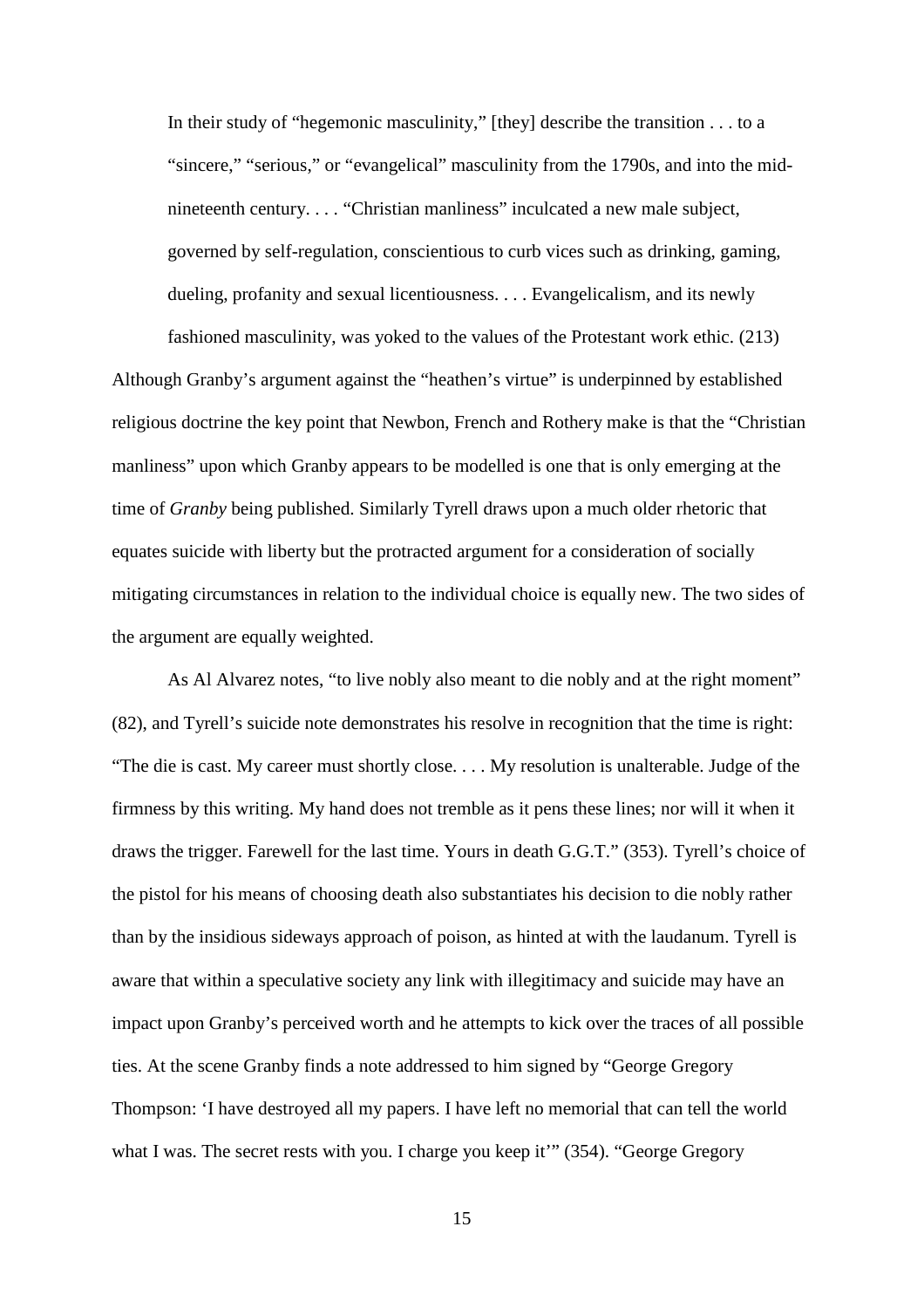Thompson" is, of course, George Granby Tyrell, with whom Granby colludes by withholding the information about the true identity of that "dark dim semblance of a human figure . . . that yonder corpse, disfigured as it doubtless is" (355). Granby leaves money and instructions that

the remaining property belonged of the deceased was [the landlord's]; and laying several sovereigns on the table, desired that after the inquest the funeral might be privately but decently performed. He also said that he should withhold both his name and address. (355)

Granby's precautions of not giving out any information that may connect the two may superficially respect Tyrell's wishes to "slink unacknowledged to his untimely grave" (355). However, Granby's actions can also be read as being demonstrative of his Christian repugnance for that "horrid crime," an attitude that had become enshrined in law just two years prior to the publication of *Granby.* The Burial of Suicide Act 1823 (4 Geo. IV, c. 52) entered the statute books on 8 July 1823 and forbade any desecration of corpses and coroners from issuing directions that the remains be interred anywhere other than a lawful place of burial. Prior to 1823 those who had committed suicide were subject to a profane burial in a public highway, sometimes with a stake through the body. The Act also instructed that the interment should take place no more than twenty-four hours after the inquest, but only between the hours of nine and twelve at night, and "that nothing herein shall authorize the performing of any of the Rites of Christian Burial" ("An Act" 14). Granby's leaving money so that Tyrell can be decently buried is in recognition of the newly amended law. However, his refusal to leave his name by way of distancing himself from suicide is representative of that inherent disgust towards the act of self-destruction as enshrined in the caveat that suicides be buried under the cover of darkness. To refuse the Christian rites is not only an act of excommunication but also a refusal to recognize the suicide has the right to be remembered by the living community, thereby eliminating all traces of their existence.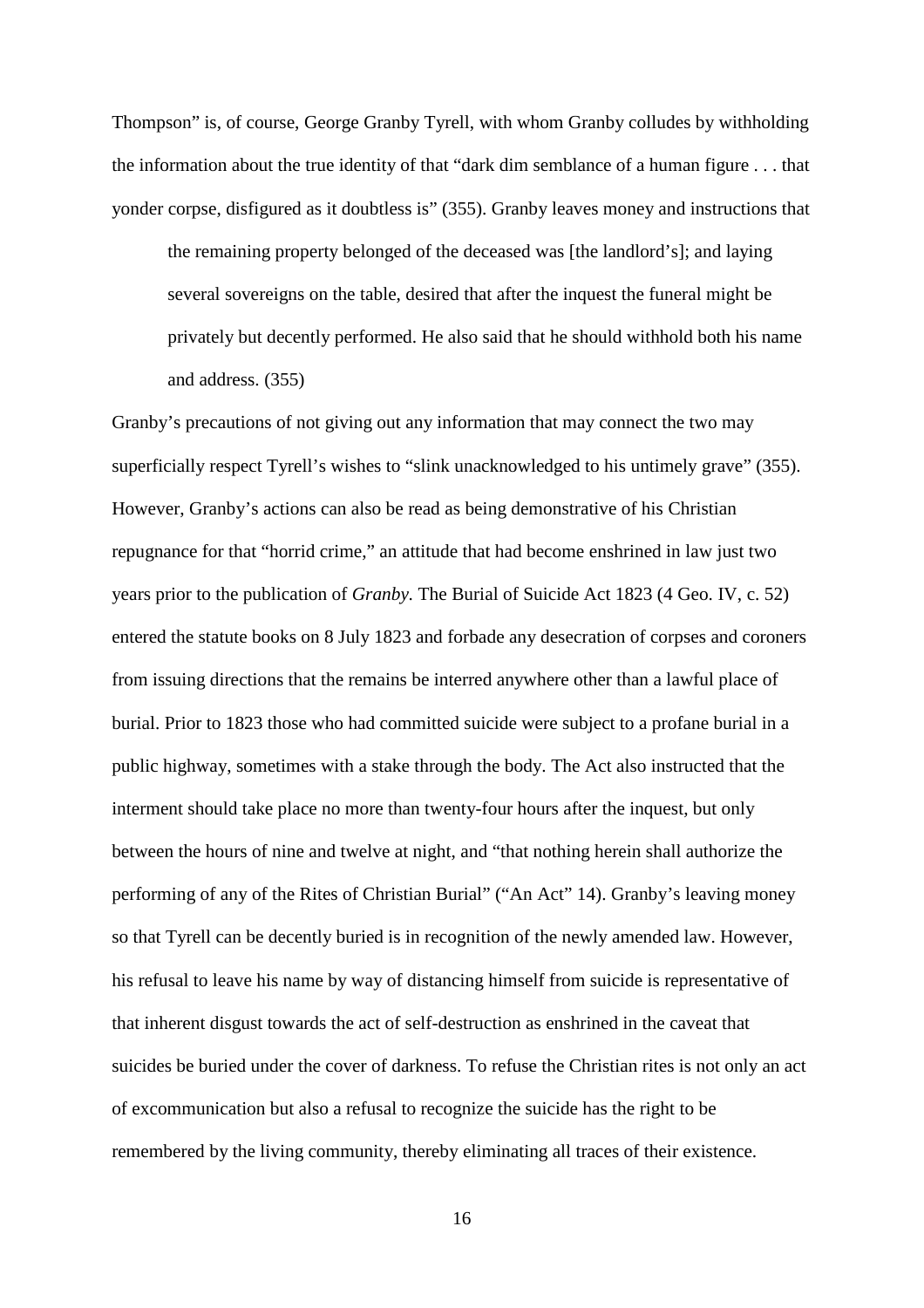Granby colludes with this distancing of the living from what he perceives to be the shameful dead, but he does let slip that he and the victim were cousins. It is not long before the speculative wheels of society are turning and his worth as Lord Malton is weighed against any potential devaluation of his stock worth because of his close proximity to illegitimacy and suicide.

To modern readers Granby's response to the discovery of Tyrell's suicide seems almost churlish when compared to Tyrell's reasoned argument as to the nobility of his inevitable suicide. On questioning Tyrell's landlord as to the nature of the suicide's final hours Granby takes "melancholy satisfaction" in hearing that Tyrell's "strength of intellect" with regard to his impending end had apparently failed him: "He learned that Mr. Thompson. . . had sat up writing during the greater part of the preceding night, and was frequently heard to start up and walk about, uttering terrible groans, and broken exclamation [*sic*] of anguish" (355). The act of suicide foregrounds the relationship between the individual and society; Tyrell makes a claim for the individual right to extricate himself from a society that has done him more harm than good, whereas Granby stands for the power and authority of a flawed society over and above any individual claims. The novel does not provide a moral framework as to how to respond to the suicide of Tyrell as that would be an authorial intervention that goes against the grain of Lister's intention to provide an "unexaggerated view of the surface of society." The absence of such a framework is also a reflection of a period that was unusually unsure of how its shifting present would or could last to become a future state. IV. Conclusion

The certainty of how to respond to the "strange discourse on suicide" is indicative of the difficulty of how to respond to this new type of novel. Hazlitt observed that "it was formerly understood to be the business of literature . . . to direct the mind's eye beyond the present moment and the present object" and instead of "transporting [the reader] to faery-land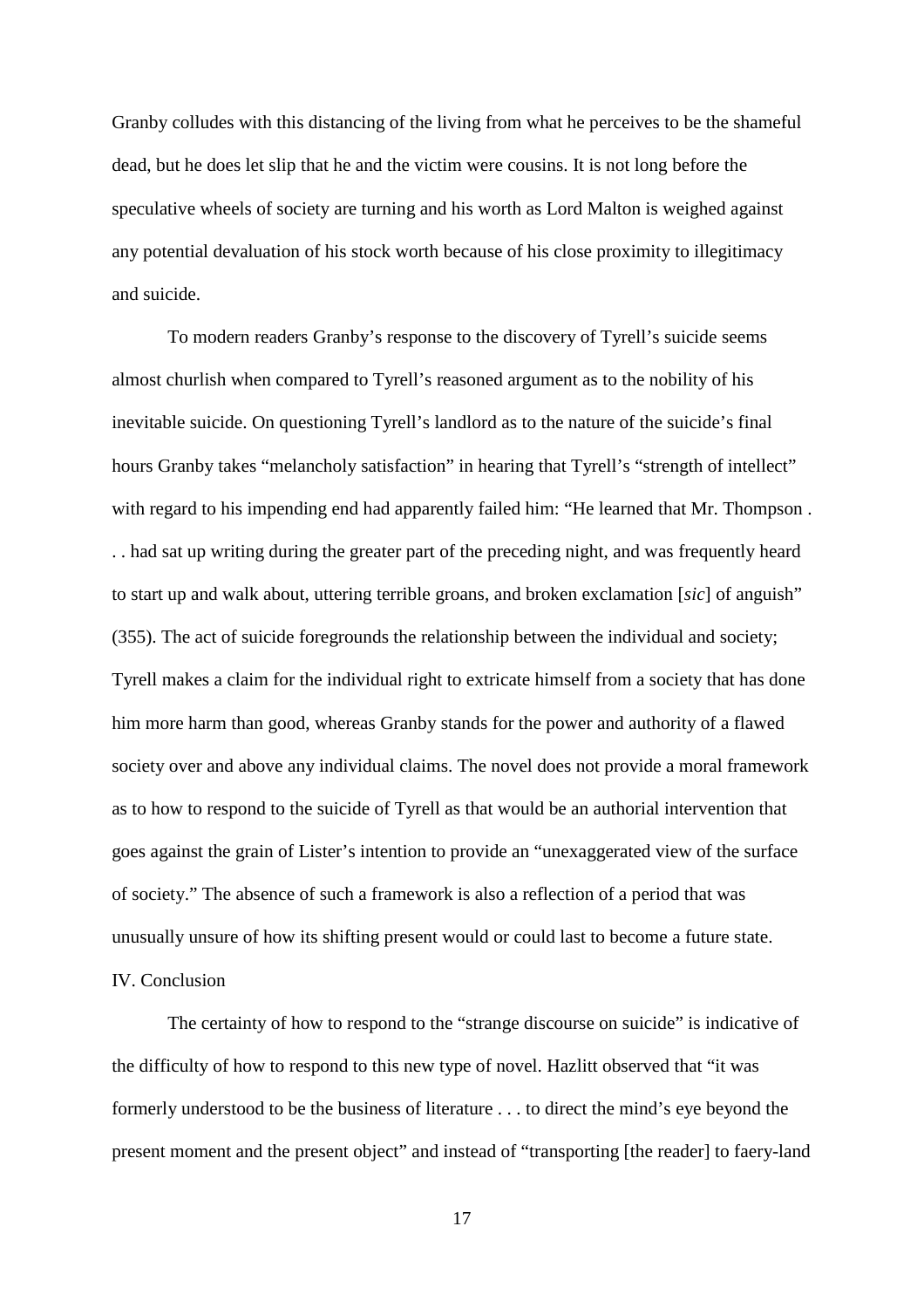or into the middle ages, you take a turn down Bond street or go through the mazes of the dance at Almack's" (721). Hazlitt is doubtful as to the purpose of a work of fiction that "comes forward to tell you, not how his hero feels on any occasion . . . but how he was dressed" (722). Sydney Smith's review of the novel suggests that the innovation of the silver fork novel is a successful one. Smith praises Lister for creating a "very agreeable and interesting novel" that succeeds because the "very easy and natural picture of manners as they really exist among the upper classes" (396). However, it is difficult to interpret Smith's extraordinary claim that the novel pleases because he adds, "there are absolutely no events, nobody runs away, goes mad, or dies" (396). It is, of course, entirely possible that Smith never actually read the novel in its entirety, as a witticism of Smith's is that he "never read a book before reviewing it; it prejudices a man so" (Virgin unpag.) But if Smith did read the novel to its conclusion his review of *Granby* is an interesting one as he is both a cultural commentator and a clergyman. Smith's sermon "On Suicide" does not deviate from conventional doctrine that suicide is a crime, but he also is described as "an innovative and unconventional rector, putting into practice what would later be called the social gospel" (Virgin unpag.), a form of Protestantism that applied Christian ethics to social problems. Smith describes Tyrell as being "a most profound plotting villain—a man in comparison to whom, nine-tenths of the persons hung in Newgate are pure and perfect" (40) but makes no direct mention of suicide. It may simply be that Smith associates Tyrell's villainy with the criminal act of suicide, but the absence of a direct intervention upon the debate, both sides of which speak to Smith's conventional view upon suicide and social conscience, inspires pause for thought upon this transitional moment in attitudes towards suicide within a social context. Alvarez suggests "that the more sophisticated and rational a society becomes . . . the more easily suicide is tolerated" (80). What Lister invites is not only a consideration of that correlation but also of the relationship between society and suicide as an example of cause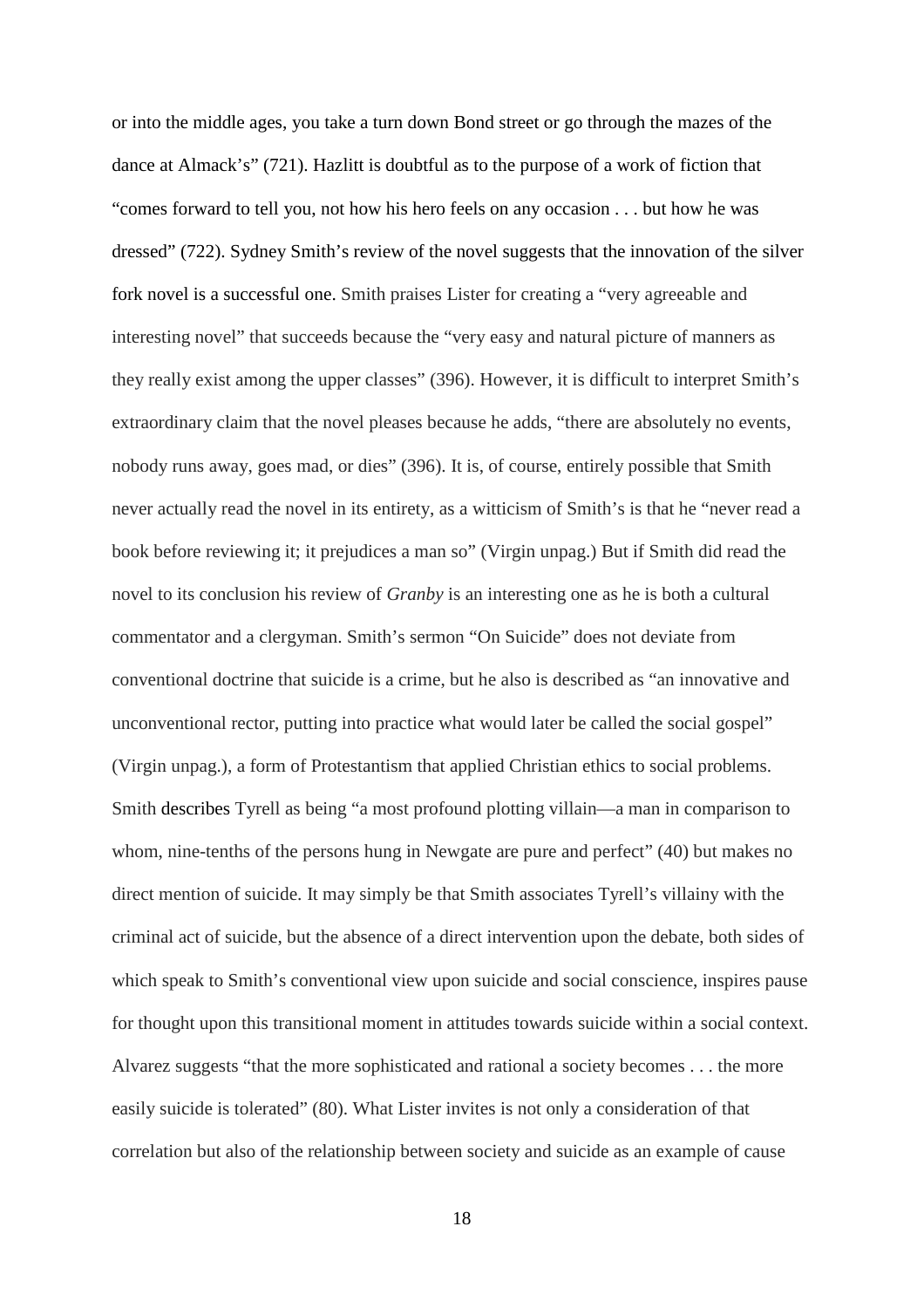and effect. With an emphasis upon social observation and description the silver fork novelists become the "historians of their time" (Cronin 118). O'Cinneide similarly argues that the genre was "committed to preserving a record of a fleeting historical moment" (49). It is the close tie of the genre to the ephemerality of the "present moment and the present object" that is of value, and Lister's examination of the relationship between the speculative nature of society and the act of suicide is an early elucidation of that tie.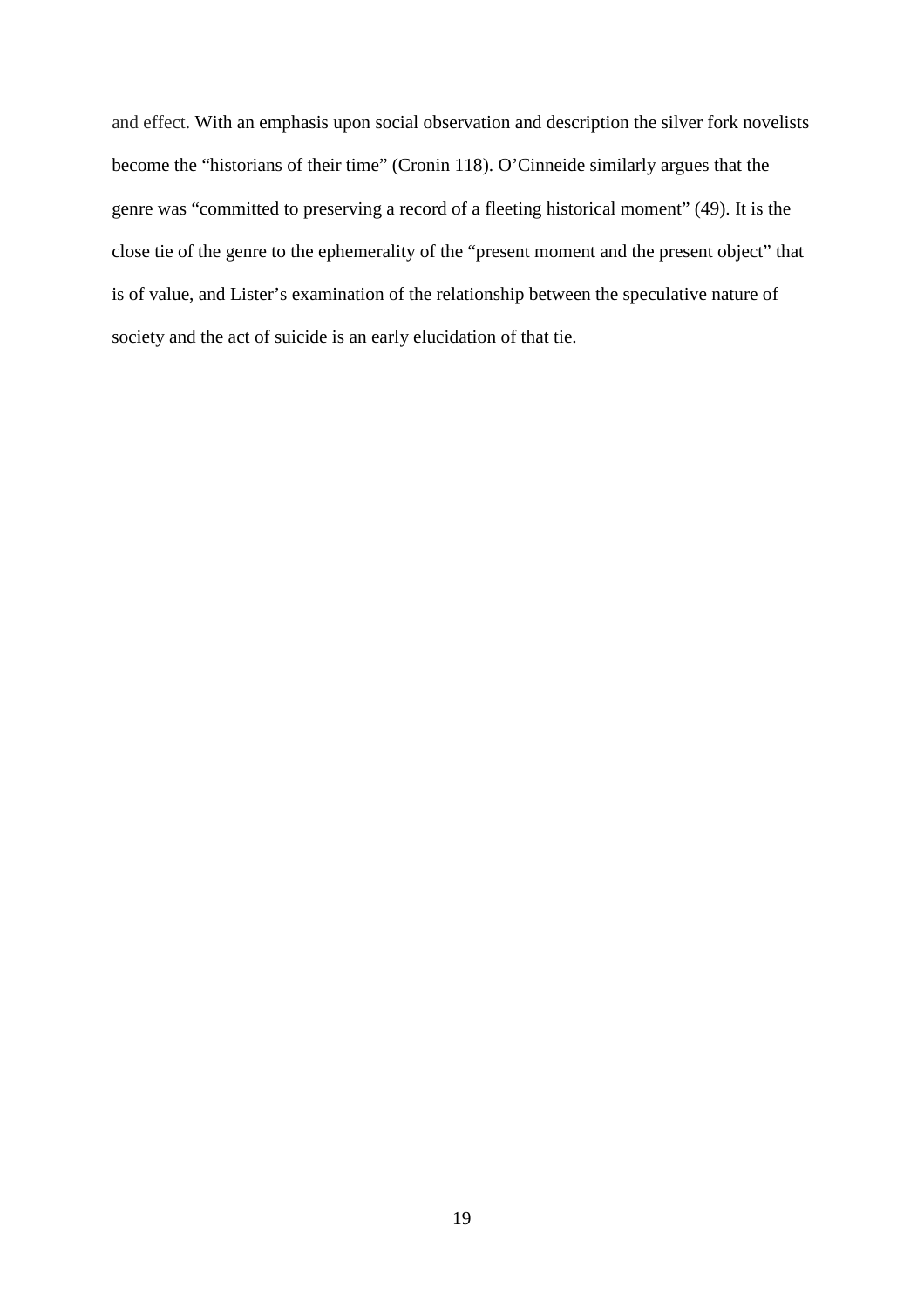## Works Cited

- Adburgham, Alison. *Silver Fork Society, Fashionable Life and Literature from 1814 to 1840*. Constable, 1983.
- "An Act to Alter and Amend the Law relating to the Interment of the Remains of any Person Found Felo de Se" in *The History of Suicide in England 1650-1850 8 Volumes*, edited by Daryl Lee, vol. 7, Pickering & Chatto, 2013, pp. 13-14.
- Andrew, Donna T. *Aristocratic Vice, The Attack on Duelling, Suicide, Adultery and Gambling in Eighteenth-Century England.* Yale UP, 2013.

Alvarez, Al. *The Savage God; A Study of Suicide.* 1971. Bloomsbury, 2002.

- Chandler, James. *England in 1819, The Politics of Literary Culture and the Case of Romantic Historicism.* The University of Chicago Press, 1998.
- Copeland, Edward. *The Silver Fork Novel, Fashionable Fiction in the Age of Reform.*  Cambridge UP, 2012.
- Cronin, Richard. *Romantic Victorians*: *English Literature*, *1824-1840*. Palgrave, 2002.
- Esterhammer, Angela. "1824: Improvisation, Speculation, and Identity Construction." *BRANCH: Britain, Representation and Nineteenth-Century History.* Ed. Dino Franco Felluga. Extension of *Romanticism and Victorianism on the Net.*  [www.branchcollective.org/?ps\\_articles=angela-esterhammer-1824-improvisation](http://www.branchcollective.org/?ps_articles=angela-esterhammer-1824-improvisation-speculation-and-identity-construction)[speculation-and-identity-construction.](http://www.branchcollective.org/?ps_articles=angela-esterhammer-1824-improvisation-speculation-and-identity-construction) Accessed 2 April 2019.
- Fleming, Caleb. "A Dissertation upon the Unnatural Crime of Self-Murder, occasioned by Many Late Instances of Suicide in this City" in *The History of Suicide in England 1650-1850 8 Volumes*, edited by Jeffrey Merrick, vol. 5, Pickering & Chatto, 2013, pp. 41-53.
- Hazlitt, William. "The Dandy School." *The Examiner*, November 18, 1827, pp.721- 723.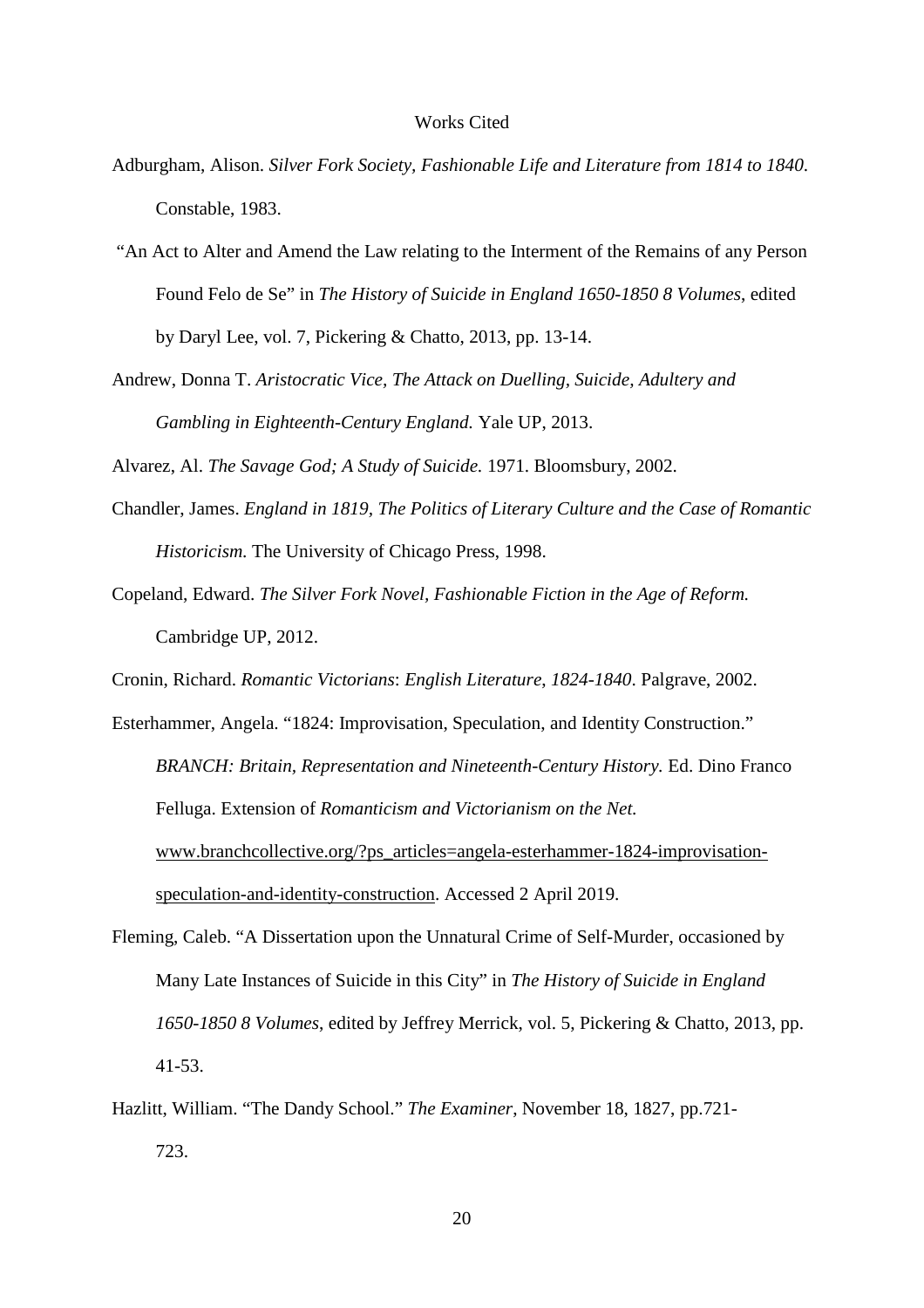- Herries, John. "An Address to the Public on the Frequent and Enormous Crime of Suicide" in *The History of Suicide in England 1650-1850 8 Volumes*, edited by Jeffrey Merrick, vol. 5, Pickering & Chatto, 2013, pp. 57-77.
- Hume, David. "Of Suicide" in *From Enlightenment to Romanticism, Anthology I*, edited by Ian Donnachie and Carmen Lavin, Manchester UP, 2003, pp. 24-33.
- Lister, Thomas H. *Granby, Silver Fork Novels*, *1826-1841, 6 Volumes*, edited by Claire Bainbridge, vol. 1, Pickering & Chatto, 2005.
- Newbon, Pete. *The Boy-Man, Masculinity and Immaturity in the Long Nineteenth Century.*  Palgrave Macmillan, 2019.
- Moore, Charles. "A Full Inquiry into the Subject of Suicide", in *The History of Suicide in England 1650-1850 8 Volumes*, edited by Jeffrey Merrick, vol. 5, Pickering & Chatto, 2013, pp. 195-310.
- O'Cinneide, Muireann. *Aristocratic Women and the Literary Nation*, *1832-1867.* Palgrave Macmillan, 2008.
- Russell, Gillian. "Faro's Daughters: Female Gamesters, Politics, and the Discourse of Finance in 1790s Britain." *The Culture of Risk and Pleasure*, special issue of *Eighteenth-Century Studies*, vol. 33, no. 4, 2000, pp. 481-504.

[Smith, Sydney]. *The Edinburgh Review*, vol. 43, 1825-26, pp. 395-406.

- "'Some Observations on the Causes of Suicide,' *Gentleman's Magazine*, 26 (January 1756)" in *The History of Suicide in England 1650-1850 8 Volumes*, edited by Jeffrey Merrick, vol. 6, Pickering & Chatto, 2013, pp. 204-205.
- Stewart, David. *The Form of Poetry in the 1820s and 1830s, A Period of Doubt.* Palgrave Macmillan, 2018.
- Virgin, Peter. "Smith, Sydney (1771-1845)." *Oxford Dictionary of National Biography*, Oxford UP, 2015. [https://doi.org/10.1093/ref:odnb/25903.](https://doi.org/10.1093/ref:odnb/25903) Accessed 17 April 2019.